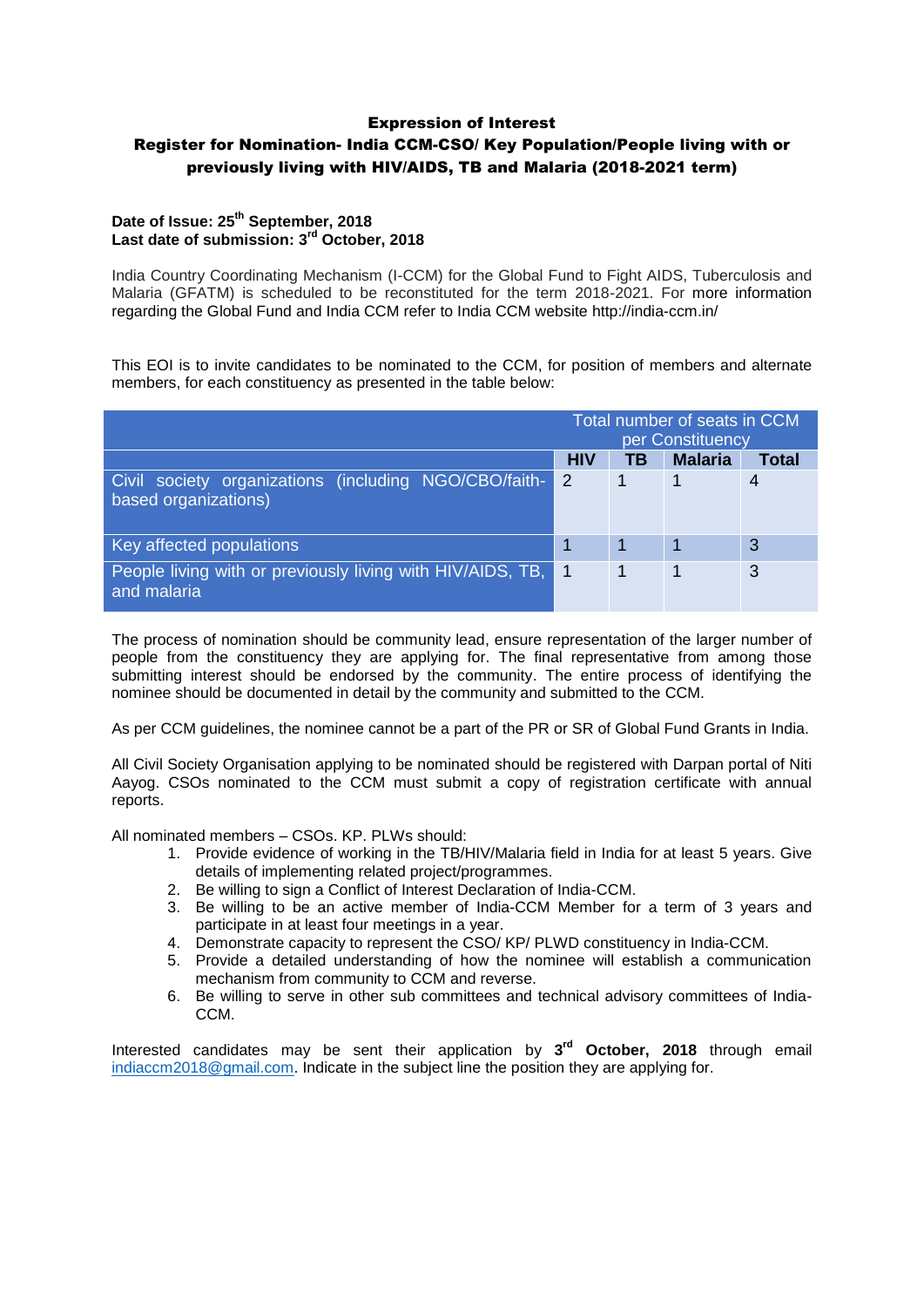### Format for submission

### Expression of Interest to be Nominated to the CCM

| <b>Constituency applying for</b>             | <b>CSO/KP/PLWs</b>    |
|----------------------------------------------|-----------------------|
| Application for which disease component      | <b>HIV/TB/Malaria</b> |
| <b>Name of the Candidate</b>                 |                       |
| Name of organization/ network with which     |                       |
| candidate is employed/associated             |                       |
| Current position held in the organization/   |                       |
| network                                      |                       |
| Contact details with phone number and        |                       |
| email id                                     |                       |
| If the application For CSO Position-         | Yes/No                |
| Is the CSO/NGO registered with Darpan        |                       |
| Portal of Niti Ayog.                         |                       |
| Attach registration certificate and three    |                       |
| years annual report.                         |                       |
| How many years of experience do you          |                       |
| have in HIV/TB/Malaria give starting date    |                       |
| Provide evidence of working in the           |                       |
| TB/HIV/Malaria field in India for at least 5 |                       |
| years. Give details of implementing related  |                       |
| project/programmes.                          |                       |
| Are you currently receiving grants or        |                       |
| donor funding?                               |                       |
| If yes from whom?                            |                       |
| Describe what will your contribution be to   |                       |
| the CCM.                                     |                       |
| If selected how do you propose to engage     |                       |
| your constituency and link and create a      |                       |
| communication mechanism between the          |                       |
| community and CCM.                           |                       |
| If selected will you be willing to sign      | Yes/No                |
| Conflict of Interest Declaration of India-   |                       |
| CCM.                                         |                       |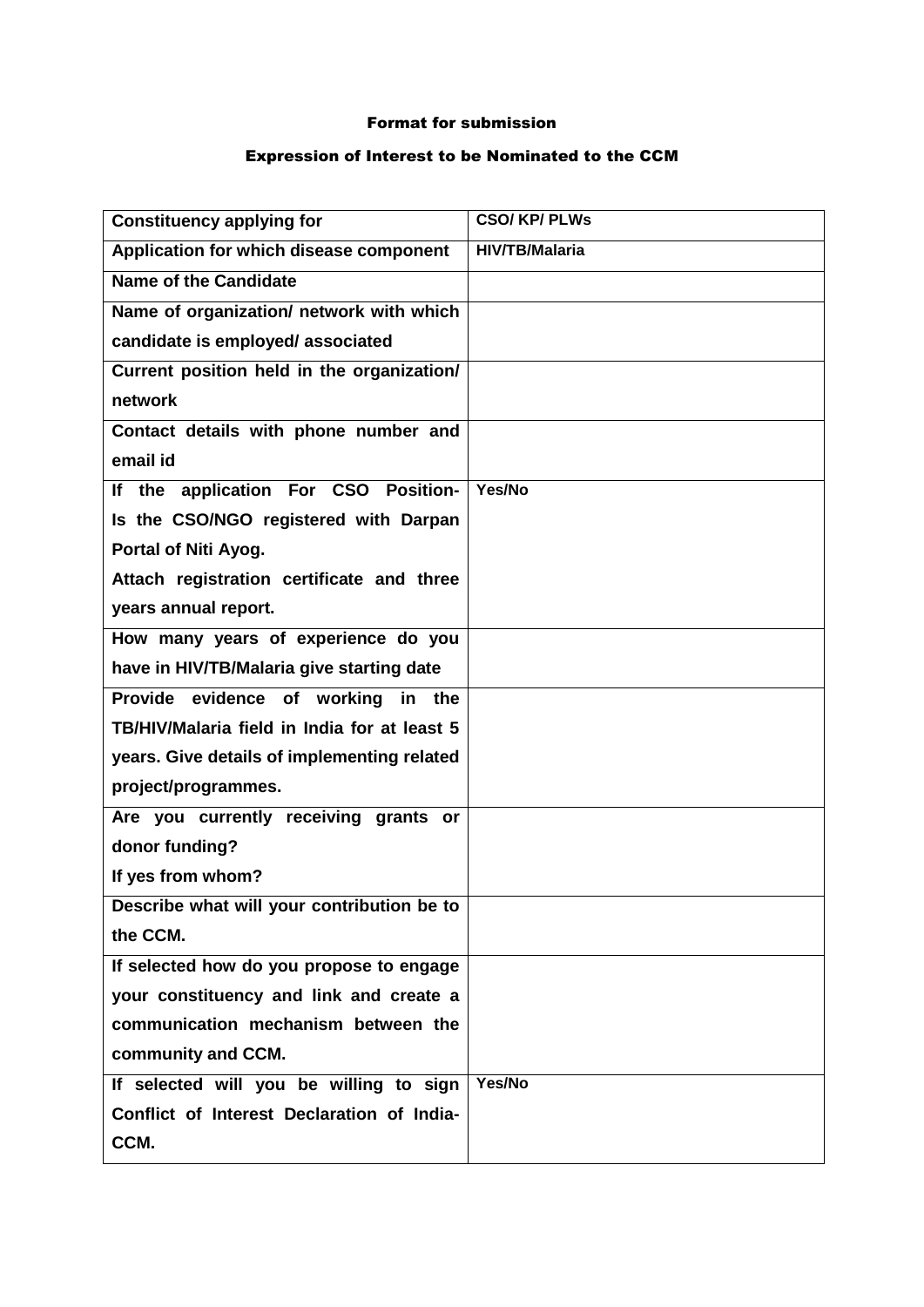## अभिरूचि की अभिव्यक्ति

# नामांकन के लिए पंजीकरण-भारत सीसीएम-सीएसओ/प्रमुख जनसंख्या/एचआईवी/एड्स, टीबी और मलेरिया से वर्तमान में या विगत में ग्रस्त व्यक्ति (2018-2021 की समयावधि)

# जारी करने की तारीख : 25 सितंबर, 2018 प्रस्तुत करने की अंतिम तारीख 3 अक्टूबर, 2018

एड्स, क्षय रोग (ट्यूबरक्यूलोसिस) और मलेरिया से लड़ने के लिए वैश्विक निधि (जीएफएटीएम) के लिए भारत कंटी कोऑर्डिनेटिंग मैकनिज्म (आई-सीसीएम) को वर्ष 2018-2021 की अवधि के लिए पुन: गठित किए जाने की योजना है। वैश्विक निधि और भारत सीसीएम से संबंधित और अधिक जानकारी के लिए िारत सीसीएम की वेबसाइट http://india-ccm.in/ देखें।

इस अभिरूचि की अभिव्यक्ति (ईओआई) में नीचे सारणी में दिए अनसार प्रत्येक क्षेत्र के लिए सदस्यों और विकल्पी सदस्यों की तैनाती के लिए सीसीएम को नामित किए जाने वाले उम्मीदवारों को आमंत्रित किया गया है :

|                                                                  | प्रति क्षेत्र सीसीएम में सीटों की कुल संख्या |  |  |     |
|------------------------------------------------------------------|----------------------------------------------|--|--|-----|
|                                                                  | एचआईवी ॑ टीबी │ मलेरिया                      |  |  | कुल |
| सिविल सोसायटी संगठन (एनजीओ/सीबीओ/श्रद्धा आधारित 2                |                                              |  |  |     |
| संगठनों सहित)                                                    |                                              |  |  |     |
| प्रमुख प्रभावित जनसंख्या (केपी)                                  |                                              |  |  |     |
| एचआईवी/एड्स, टीबी और मलेरिया से वर्तमान में या विगत में $\mid$ 1 |                                              |  |  |     |
| ग्रस्त व्यक्ति                                                   |                                              |  |  |     |

नामांकन की प्रक्रिया समुदाय के नेतृत्व में होनी चाहिए, उम्मीदवार जिस क्षेत्र (सीएसओ/प्रमुख जनसंख्याा/एचआईवी/एडस, टीबी और मलेरिया से वर्तमान में या विगत में ग्रस्त व्यक्ति) के लिए आवेदन कर रहे हैं, उससे बड़ी संख्या में लोगों का प्रतिनिधित्व सुनिश्चित करें। अंततः अपनी अभिरूचि देने वाले व्यक्तियों में से उनके अंतिम प्रतिनिधित्व को अंतिम रूप देकर इसकी समुदाय द्वारा पुष्टि कराई जानी चाहिए। नामिती की पहचान की समूची प्रक्रिया समुदाय द्वारा विस्तार से प्रलेखित करके सीसीएम के पास भेजी जानी चाहिए।

सीसीएम के दिशानिर्देशों के अनुसार, नामिती भारत में वैश्विक निधि अनुदानों का पीआर या एसआर का भाग नहीं हो सकता।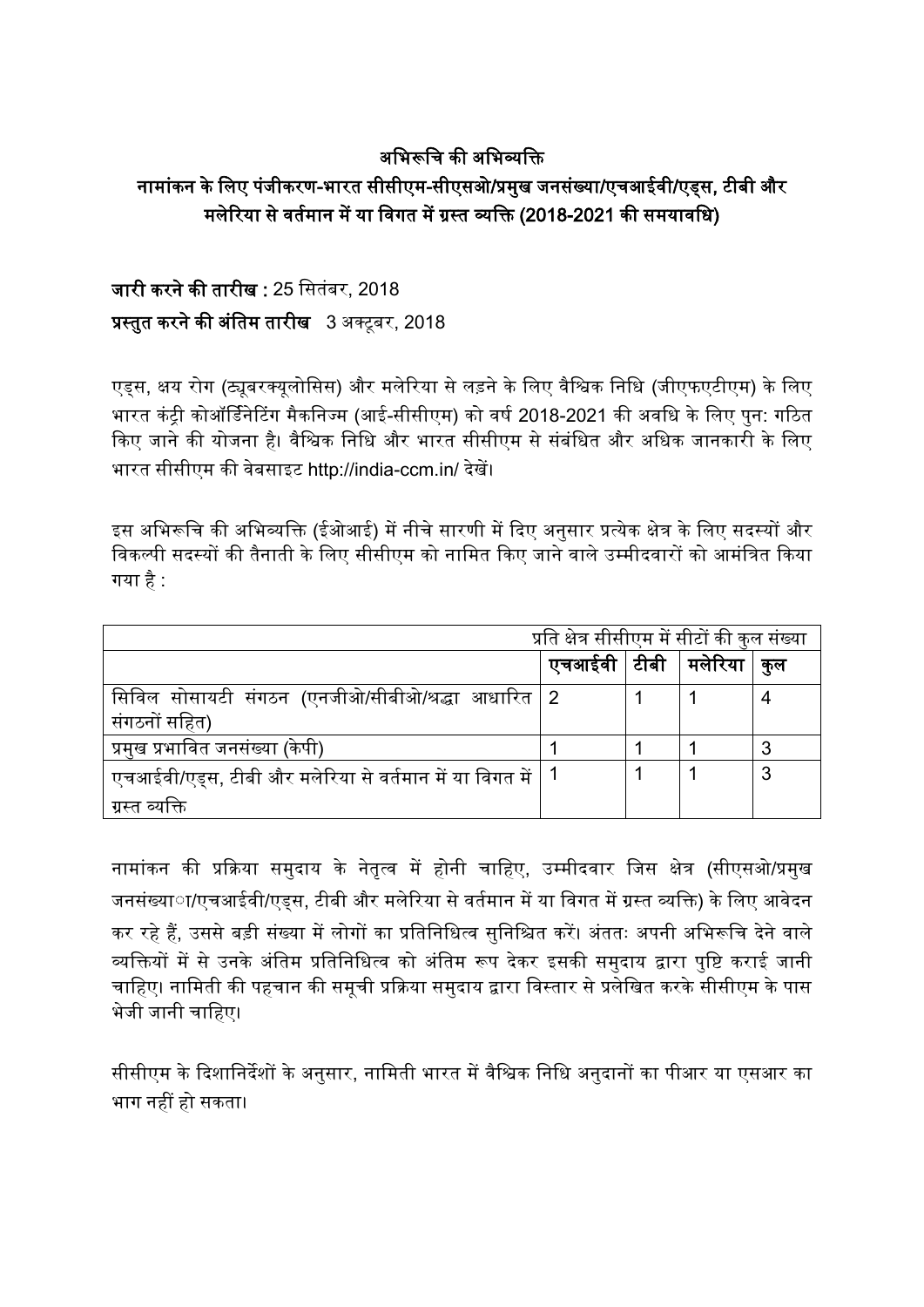नामित होने के लिए आवेदन करने वाले सभी सिविल सोसायटी संगठनों (सीएसओ) को नीति आयोग के दर्पण पोर्टल में पंजीकत होना चाहिए। सीसीएम में नामित सीएसओ को वार्षिक रिपोर्टों के साथ पंजीकरण प्रमाण पत्र की प्रति अनिवार्य रूप से प्रस्तुत करनी चाहिए।

सभी नामित सदस्य-सीएसओ, प्रमुख जनसंख्या (केपी) एड्स, टीबी, मलेरिया से ग्रस्त व्यक्तियों  $($ पीएलडब्ल्य) को :

- 1. भारत में कम से कम 5 वर्षों के लिए टीबी/एचआईवी/मलेरिया के क्षेत्र में कार्य करने का साक्ष्य देना चाहिए। इससे संबंधित परियोजना/कार्यक्रमों को क्रियान्वित करने का ब्यौरा देना चाहिए।
- 2. भारत सीसीएम की हितों का टकराव नामक घोषणा पत्र पर हस्ताक्षर करने का इच्छुक होना चाहिए।
- 3. 3 वर्ष की अवधि के लिए भारत सीसीएम का सक्रिय सदस्य बनने का इच्छक होना चाहिए और एक वर्ष में कम से कम चार बैठकों में भाग लेने का इच्छुक होना चाहिए।
- 4. भारत-सीसीएम में सिविल सोसायटी संगठन (सीएसओ)/ प्रमुख जनसंख्याएं (केपी)/ रोग से ग्रस्त जीवित व्यक्ति (पीएलडब्ल्यूडी) क्षेत्र का प्रतिनिधित्व करने की योग्यता का प्रदर्शन करना चाहिए।
- 5. इस बात की विस्तुत समझ प्रदान करनी चाहिए कि नामिती किस प्रकार समुदाय से सीसीएम और सीसीएम से समुदाय के बीच संचार तंत्र स्थापित करेगा।
- 6. भारत-सीसीएम की अन्य उप समितियों और तकनीकी परामर्श समितियों में सेवा करने का इच्छुक होना चाहिए।

इच्छुक उम्मीदवार अपने आवेदन ई-मेल [indiaccm2018@gmail.com](mailto:indiaccm2018@gmail.com) के माध्यम से 3 अक्टूबर, 2018 तक भेज सकते हैं। विषय पंक्ति में जिस स्थिति के लिए आवेदन कर रहे हैं, उसे लिखें।